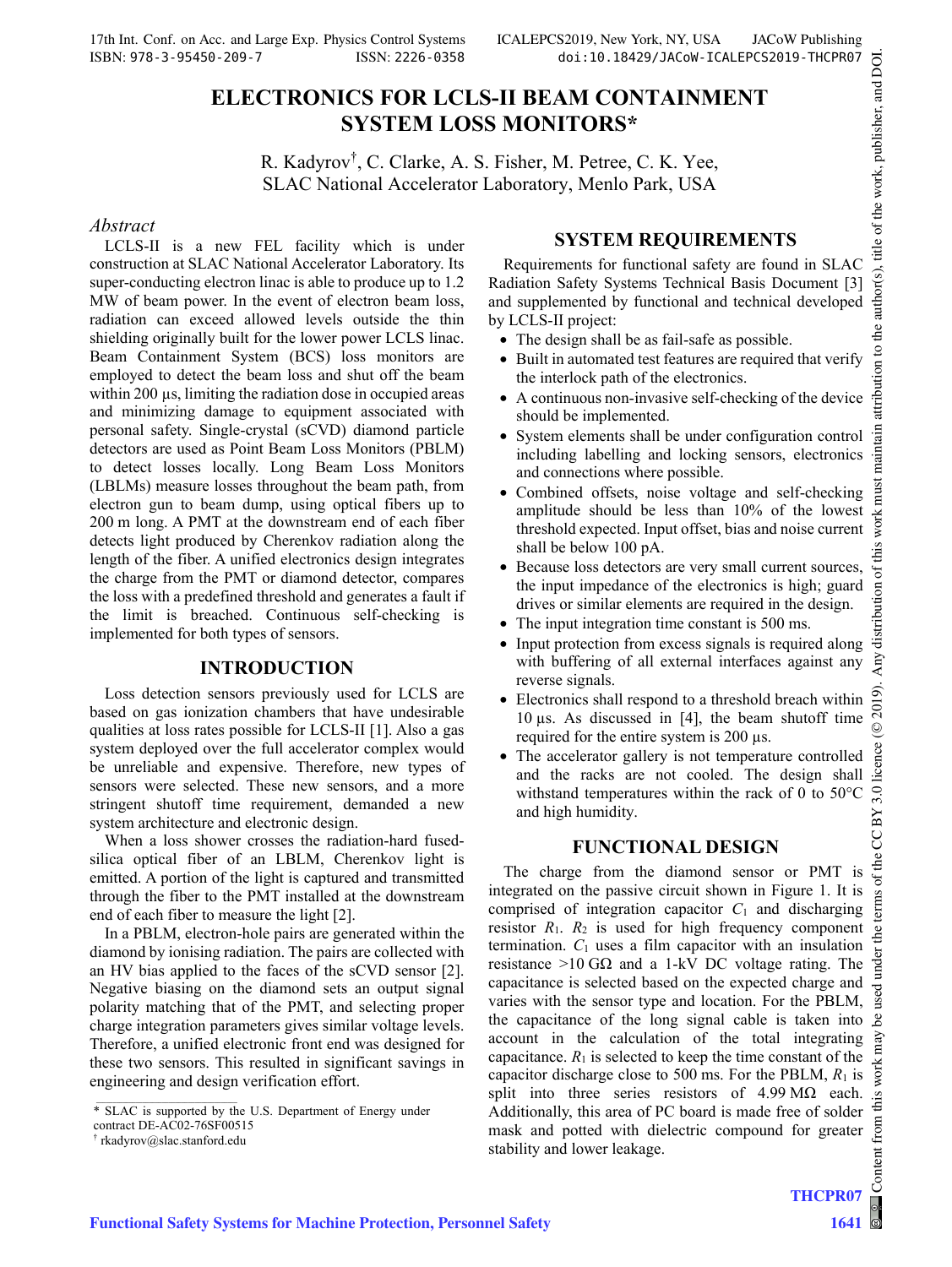17th Int. Conf. on Acc. and Large Exp. Physics Control Systems ICALEPCS2019, New York, NY, USA JACoW Publishing ISBN: 978-3-95450-209-7 ISSN: 2226-0358 doi:10.18429/JACoW-ICALEPCS2019-THCPR07



Figure 1: Input splitter and integrator circuit. Values shown for PBLM version of the electronics.

 $\mathbf{S}$ High and low frequency components are then processed ibution separately as shown in Figure 2. The high-pass component  $V_H$  is connected to the diagnostic output through a fast Ë isolation amplifier with GBWP of 350 MHz. The low-pass component *VL* passes through a buffer amplifier with an optional gain and is compared with the nominal BCS threshold level set with thumbwheel switches on the front panel of the unit. The gain is set with DIP switches on the board and ranges from 2 to 50. The threshold levels are  $\sum_{n=1}^{\infty}$  calculated for various loss scenarios and are different for  $\geq$  most of the sensors. The value of the threshold is most of the sensors. The value of the threshold is continuously monitored by a PLC through a 4-20 mA signal. If the value read doesn't match the expected level, the PLC initiates a BCS supervisory fault that shuts off the electron beam.

The comparator output is summed with other board faults including the self-checking fault (discussed later in this paper), input overvoltage and supply-voltage monitors. The summed fault is latched and passed to the fast BCS beam shut-off path and to the PLC. Positive logic

is used for faults and permit distribution: high voltage levels and closed contacts indicate permitting conditions. The latched fault can be reset locally from the front panel or remotely through the PLC. Overvoltage monitor protects PMT against excessive light in case of accidental fiber damage or powering the chassis with the fiber disconnected at either end.

The integrated signal is also passed to a digitizer that is part of the Machine Protection System (MPS). MPS has a threshold level which is order magnitude lower than the BCS threshold level and is designed to react by lowering the beam rate or power class before the BCS trip occurs.

#### *Input Amplifier Selection*

The input buffer amplifier for  $V_L$  needs to have a low input bias current, to keep all charge from the sensor on the capacitor, and a low input offset voltage, to avoid affecting the signal on the comparator. Additionally, a low temperature drift is required to keep this offset low across the temperature range of 0 to 50°C. We selected the LMP7721 for its input bias current in the femtoampere range, its maximum initial offset voltage of  $180 \mu V$ , and its offset drift of 4  $\mu$ V/°C. A combined offset below 100  $\mu$ V was measured on the first articles built. The buffered input signal is applied to the outside boundary of the analog front end, providing a guard drive to additionally decrease the leakage on this part of the board.

#### *Self-checking*

Continuous verification of the PBLM is implemented by modulating the HV bias voltage and detecting the modulation in the sensor's response. A 5 V peak-to-peak modulation of the sensor's −250-V bias is sufficient for stable detection.



Figure 2: BLM electronics functional block diagram. The direct interlock path is highlighted.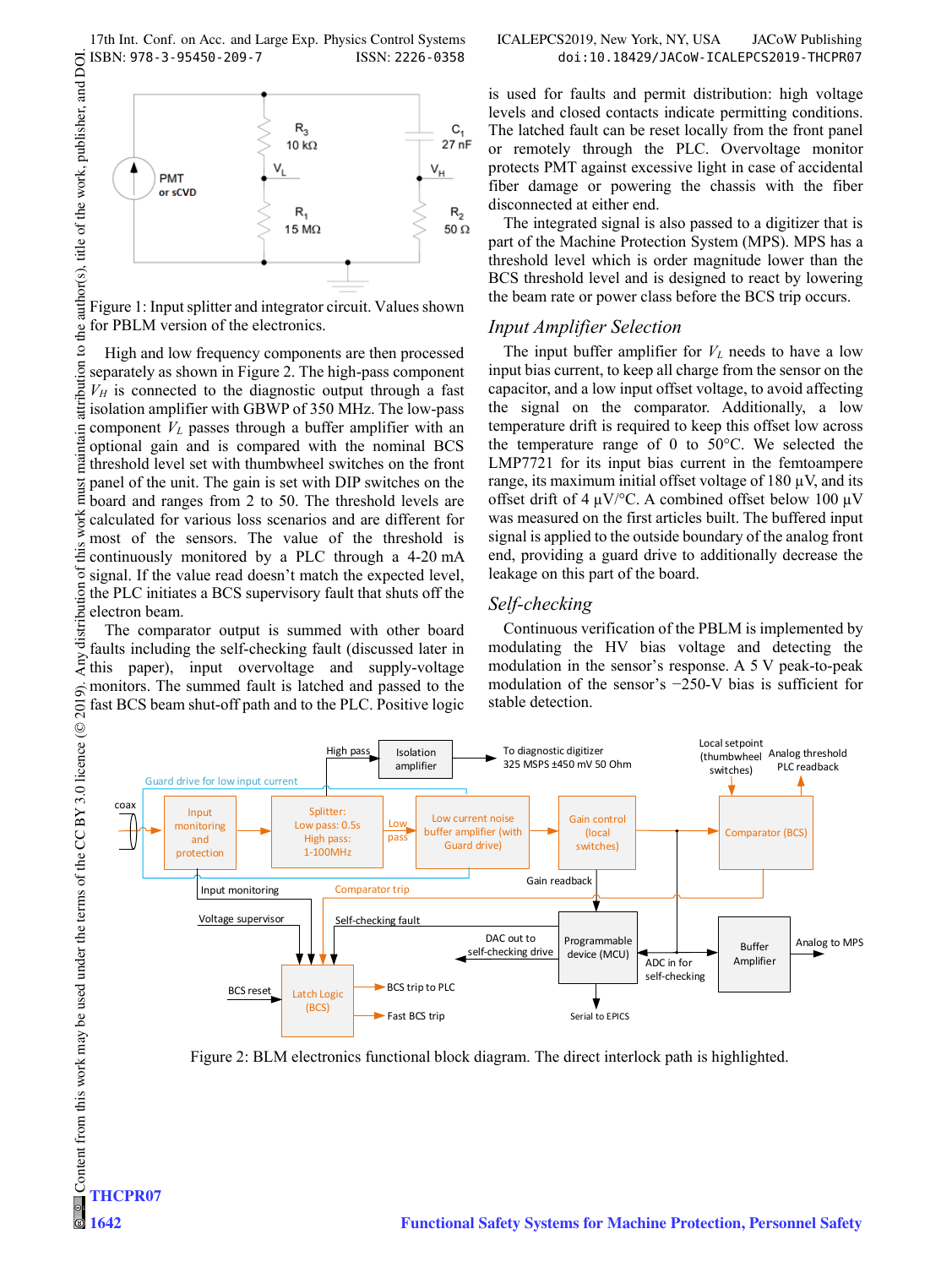For the LBLM, an LED at upstream end of the fiber is driven with a small modulation. Demodulating the signal from the PMT at downstream end indicates any problems with the fiber (such as radiation-induced attenuation), the PMT, or the analog front end continuity. Modulating the LED current was found to be more tolerant to temperature variations than voltage modulation.

A modulation frequency of 0.8 Hz is used for both subsystems, since this avoids any subharmonic of the beam rate (which may have an effect on the demodulated amplitude), and since this low frequency passes through the *RC* integration filter. For the PBLM, the same microcontroller modulates the drive signal and detects the modulation; thus the phase of self-checking tone is known and constant. For the LBLM, the modulation and detection are far apart, at the two ends of the optical fiber. The modulation and demodulation frequencies are matched by counting 75 cycles of the 60-Hz AC power line in firmware  $(60/75 = 0.8).$ 

### *Test Fixture*

An on-board analog switch opens momentarily and injects charge into the input integration circuit when triggered with the front panel pushbutton or remotely through the PLC. The switch has 85 dB isolation, and so the test circuit affects the input signal only when activated. The test pulse width is adjusted with a potentiometer on the board and is set sufficiently high to generate the comparator trip but low enough not to trip input the overrange monitor. This ability to instigate the test charge, in addition to continuous self-checking, gives a very high diagnostic coverage of the system and mitigates most of failures identified in the Failure Modes and Effects Analysis (FMEA).

## *Programmable Logic Firmware*

In the PBLM and LBLM electronics, the use of a programmable device is limited to housekeeping and diagnostics. It is not in the direct interlock path that trips the machine upon beam loss. Therefore it is not subject to the highest levels of rigor required in SLAC's graded approach for programmable logic in safety systems. To minimise failure modes, it runs a very specific code application for the processor, and it is not field reprogrammable.

The firmware is implemented in C and assembly, and runs on TI's 32-bit TMS320F28377S microcontroller with 1 MB of on-chip flash memory at 100 MHz. It implements the lock-in amplifier to detect the "heartbeat" modulation down to an amplitude of  $100 \mu V$ , which is about 15 times lower than the lowest threshold expected in the system. Another verification step that firmware performs is comparing the control voltage and the scaled readback of the HV bias for the PBLM and the PMT gain setting for the LBLM. If the readback doesn't match the parameter setting within 5%, a self-checking fault is activated.

Besides verification, the firmware latches all status registers at the time of a BCS fault and sends them along with live status as periodic ASCII strings through a parameters through this interface.

readback has changed accordingly.

fault to the Personnel Protection System (PPS).

*Cable and Connector Selection* 

cable to the coaxial output of the sensor.

sensitive picoammeter with a 10-fA resolution. The charge

**PBLM IMPLEMENTATION** 

*External Interfaces* 

DOI. 2019). Any distribution of this work must maintain attribution to the author(s), title of the work, publisher, and DOI.ਰੂ unidirectional serial interface. An EPICS asyn driver is used to parse the serial stream. The microcontroller is he work, publisher, "air gapped" such that there can be no writing or changing As a backbone for the entire system, a Siemens S7-1500 safety PLC interfaces to the BLM electronics. As  $le$  of t mentioned earlier in this paper, the PLC monitors the Ξ threshold level, receives latched and live BCS fault status, is able to reset the fault and is able instigate a test charge. author(s) In addition, the PLC is able to select one of two operational thresholds. The second threshold is used in the LBLM implementation to automatically switch between two loss limits depending on personnel access state. This ability to  $\alpha$ .g switch between two thresholds is also used for automated testing of threshold readback. In this test, the PLC selects a different threshold and verifies that the 4-20 mA attri intain A live fault is not expected to remain for longer than the ian<br>E beam shut-off time, as all hazards are mitigated as soon as beam production is inhibited at the gun. A continuing live **ist** fault in an LBLM is a possible indication of high dark Ē ry distribution of this work current coming from cryomodule field emission [4]. If a live fault stays longer than two seconds, BCS escalates the The diamonds detectors are delivered from the vendor, Cividec, housed in an aluminium box with double RF shielding. The boxes are then mounted in 3D-printed covers installed on a backplate to avoid tampering and electrically isolate the box, thereby grounding the device only through the electronics. Signal and bias cables  $\overline{5}$ connect sensor to the electronics in the accelerator gallery,  $\odot$ Content from this work may be used under the terms of the CC BY 3.0 licence ( $@$ and have lengths between 31 m and 168 m. There are 33 BY 3.0 licence PBLM detectors in LCLS-II BCS. Additional PBLMs are Sensor sensitivity of about 1.5 nC/mGy gives input g currents in order of 1 nA. The requirement for a high input he impedance implies careful cable selection for the sensor output. Several cable types were evaluated including LMR-100, LMR-200, Triaxial Belden 9222, some MILspecification cables and RG223. Tests were made for low the i losses, high noise immunity (good shielding) and low leakage through the cable dielectric (high insulation resistance). Triaxial cable was tested with the guard drive used connected to the inner braid to further reduce leakage in cable. Later this was found unnecessary and in fact ്ട് increased the leakage at the transition from the triaxial  $nay$  $\overline{\mathrm{S}}$ During the tests, we observed a peculiar feature of some cables: the cable retained charge even with a long discharge through 50 Ohm terminations at either end. A long-lasting DC current of as much as 1 nA was measured with nothing attached to the other end of the cable, using a Content

used in MPS.